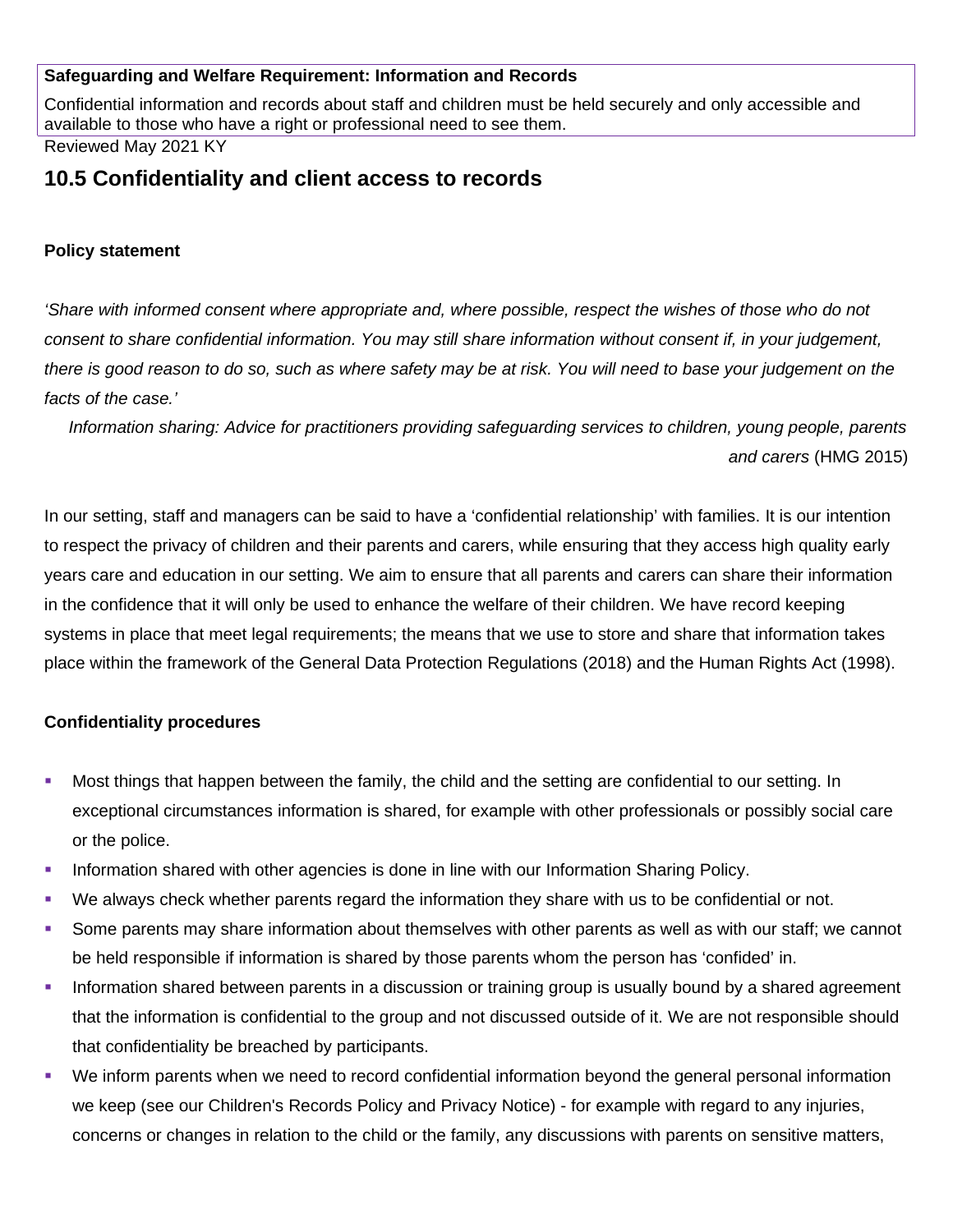any records we are obliged to keep regarding action taken in respect of child protection and any contact and correspondence with external agencies in relation to their child.

- We keep all records securely (see our Children's Records Policy and Privacy Notice).
- **Information is kept in a manual file, or electronically. Our staff may also use a computer to type reports, or** letters. Where this is the case, the typed document is deleted from the PC and only the hard copy kept.
- Our staff discuss children's general progress and well being together in meetings, but more sensitive information is restricted to our manager and the child's key person, and is shared with other staff on a need to know basis.
- We do not discuss children with staff who are not involved in the child's care, nor with other parents or anyone else outside of the setting.
- Our discussions with other professionals take place within a professional framework and not on an informal or ad-hoc basis.
- Where third parties share information about an individual with us, our practitioners and managers check if it is confidential, both in terms of the party sharing the information and of the person whom the information concerns.

## **Client access to records procedures**

Parents may request access to any confidential records we hold on their child and family following the procedure below:

- The parent is the 'subject' of the file in the case where a child is too young to give 'informed consent' and has a right to see information that our setting has compiled on them.
- Any request to see the child's personal file by a parent or person with parental responsibility must be made in writing to the setting leader or manager.
- We acknowledge the request in writing, informing the parent that an arrangement will be made for him/her to see the file contents, subject to third party consent.
- Our written acknowledgement allows one month for the file to be made ready and available. We will be able to extend this by a further two months where requests are complex or numerous. If this is the case, we will inform you within one month of the receipt of the request and explain why the extension is necessary
- A fee may be charged for repeated requests, or where a request requires excessive administration to fulfil.
- Our manager informs their line manager and legal advice may be sought before sharing a file/I may seek legal advice before sharing a file.
- Our manager goes through the file with their line manager and ensures that all documents have been filed correctly, that entries are in date order and that there are no missing pages. They note any information, entry or correspondence or other document which mentions a third party.
- We write to each of those individuals explaining that the subject has requested sight of the file, which contains a reference to them, stating what this is.
- They are asked to reply in writing to our manager giving or refusing consent for disclosure of that material.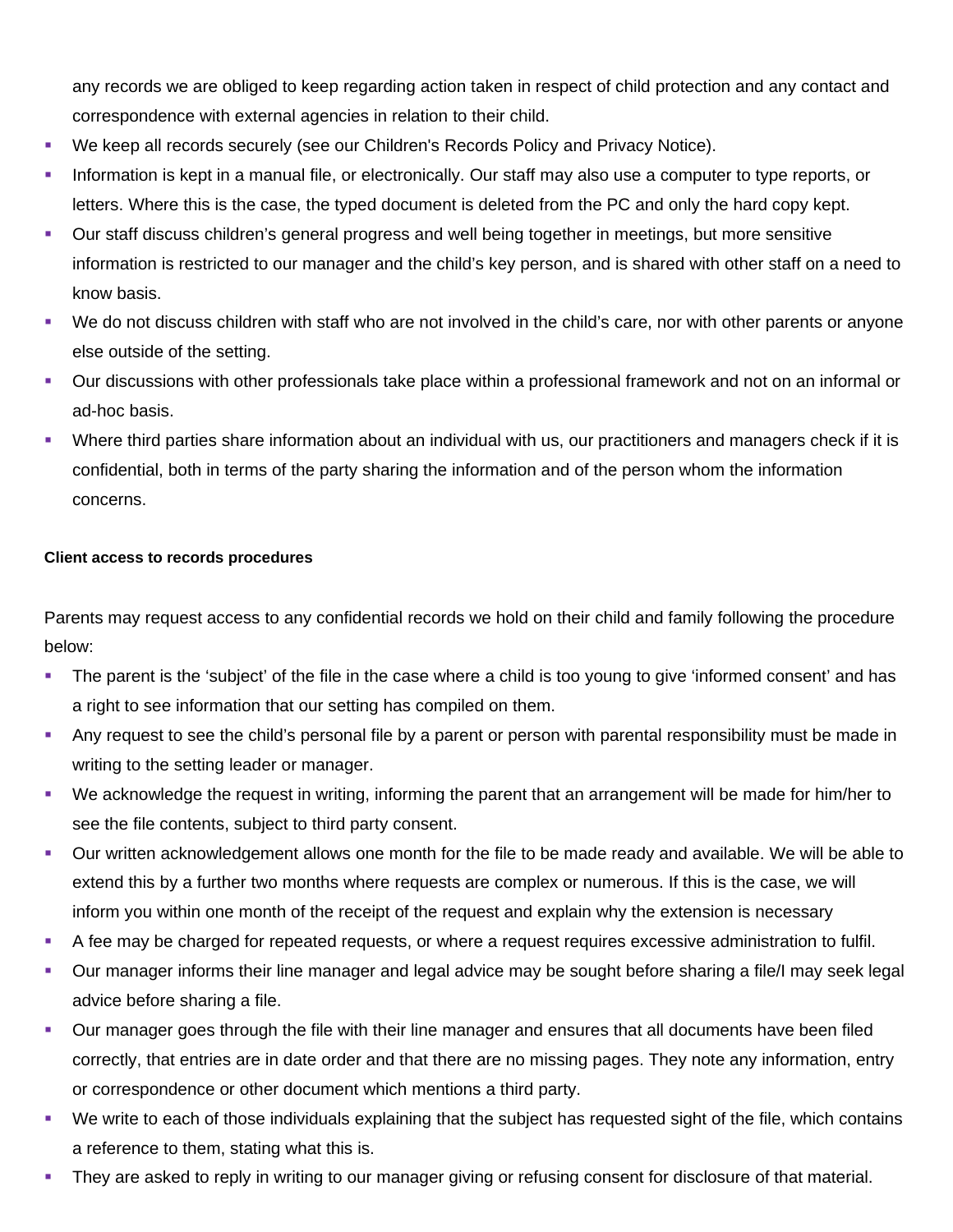- We keep copies of these letters and their replies on the child's file.
- 'Third parties' include each family member noted on the file; so where there are separate entries pertaining to each parent, step parent, grandparent etc. we write to each of them to request third party consent.
- Third parties also include workers from any other agency, including children's social care and the health authority for example. Agencies will normally refuse consent to share information, preferring instead for the parent to be redirected to those agencies for a request to see their file held by that agency.
- Members of our staff should also be written to, but we reserve the right under the legislation to override a refusal for consent or to just delete the name of the staff member and not the information. We may grant refusal if the member of staff has provided information that could be considered 'sensitive' and the staff member may be in danger if that information is disclosed; or if that information is the basis of a police investigation. However, if the information is not sensitive, then it is not in our interest to withhold that information from a parent. In each case this should be discussed with members of staff and decisions recorded.
- When we have received all the consents/refusals our manager takes a photocopy of the complete file. On the copy of the file, our manager removes any information that a third party has refused consent for us to disclose and blank out any references to the third party, and any information they have added to the file, using a thick marker pen.
- The copy file is then checked by the line manager and legal advisors to verify that the file has been prepared appropriately.
- What remains is the information recorded by the setting, detailing the work initiated and followed by them in relation to confidential matters. This is called the 'clean copy'.
- We photocopy the 'clean copy' again and collate it for the parent to see.
- Our manager informs the parent that the file is now ready and invite[s] him/ her to make an appointment to view it.
- Our manager and their line manager meet with the parent to go through the file, explaining the process as well as what the content of the file records about the child and the work that has been done. Only the person(s) with parental responsibility can attend that meeting, or the parent's legal representative or interpreter.
- The parent may take a copy of the prepared file away; but, to ensure it is properly explained to and understood by the parent, we never hand it over without discussion.
- It is an offence to remove material that is controversial or to rewrite records to make them more acceptable. Our recording procedures and guidelines ensure that the material reflects an accurate and non-judgemental account of the work [we/I] have done with the family.
- If a parent feels aggrieved about any entry in the file, or the resulting outcome, then we refer the parent to our complaints procedure.
- The law requires that the information we hold must be held for a legitimate reason and must be accurate (see our Privacy Notice). If a parent says that the information we hold is inaccurate, then the parent has a right to request for it to be changed. However, this only pertains to factual inaccuracies. Where the disputed entry is a matter of opinion, professional judgement, or represents a different view of the matter than that held by the